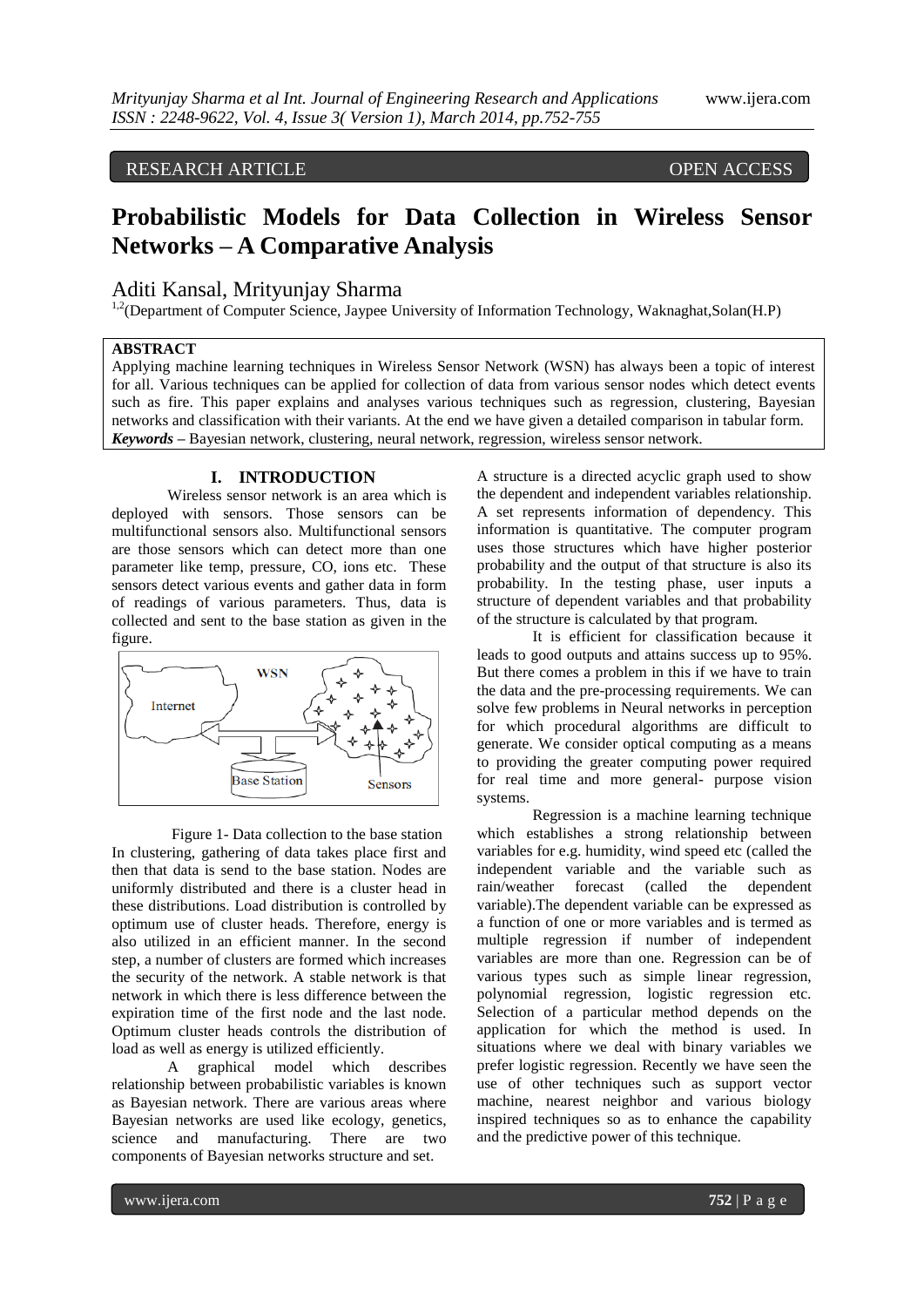#### **II. RELATED WORK A.** *Cluster Based Approximate Data Collection for Wireless Sensor Networks 1) KEN METHOD*

A robust technique used in wireless sensor network for data aggregation is known as Ken method. The communication cost between the base station and sensor node is reduced with the help of this methodology. This is because it uses dynamic probabilistic model for this. It is also helpful in detecting anomalies. It also has drawback that while the data is being transmitted and if any of the data packet is lost, then that data loss is difficult to recapture. It also has advantage that there is a fixed range of errors of the readings which can be read by users.



Figure 2- Working of Ken model

#### *2) DIRECTED DIFFUSION*

It is a data centric approach in which transmission of data takes place. In this, the messages are broadcast by the sink to its neighbors. The neighbor who wants that message and interested in that will reply to the sink. Since the nodes which are interested will respond back, so the transmission will be minimized. But the drawback of using such method is that it cannot be used for long term large scale wireless sensor networks.

#### *3) SIMILARITY BASED ADAPTIVE FRAMEWORK*

This method diminishes the communication cost in wireless sensor network. It detects the similar features among different nodes and divides them into clusters according to their characteristics. Thus, the clustering helps to conserve energy and minimize transmission. It doesn't consider the redundant readings of the data of the sensor nodes. So those readings which are drawbacks of this method are not considered.

# **B.** *An energy efficient data collection scheme for wireless sensor networks*

## *1) AUTOREGRESSIVE MODEL*

A time series data is a set of Xt reviews. Each of these has been examined at specific time t. Describing uncertainty mode of this data is its goal. The AutoRegressive Integrated Moving Average (ARIMA) model is a type of this category. Sensor

node reading are time series types and also used for data forecasting in WSN. The AR model is simpler and light weighted as compare to ARIMA model. But it is more accurate. AR model is simple to use and we can apply methods like Burg, least-square or estimation of maximum likelihood. There are various phases used like local model learning phase which is used to avoid sensing and sending of readings of sensors to the sink node. This phase builds a good probabilistic model and maintains the individuality of each sensor node. Least square method is the best in case we want less computation. Next phases are centralized model clustering phase and approximate data collection phase. In the first one, after the leaning step the sensor nodes send the model coefficients C and the average flow value of the data F to the sink node. By attaining this information the sink performs clustering of model to obtain clusters. In the later phase, schedules for each cluster are made by the sink node and only few nodes have to report their data to the sink. Since few nodes have to send data, the energy consumption is reduced.

## **C.** *Analysis on data collection using mobile robot in wireless sensor networks*

To increase the life span of WSN, more data should be gathered so that if any interruptions which occur while routing or aggregation of data can be handled. In this, a data collection algorithm is used. Nodes are dead which can be denoted by {M,A,H}. These can be partitioned. The nearby sinks will contain the sensed data. Each sensor node is defined with two threshold values for the near death and death nodes. These are denoted as Dn and D. The value of these threshold values should be between 0 and E. Here E is the energy consumed. On the bases of energy the position of the sensor node is determined. Similarly, the position of the other sensor nodes is determined. If the value of energy is less than D then it is considered as death node, else near death node. By considering two situations we achieve efficient data collection algorithm i.e. by identifying the locations of partitions and looking forward to the navigational strategies. The navigational strategies are GBA and LBA. In GBA, the near-death/dead node sends directly to its parent. But in case of LBA these nodes are in sleep mode. In case of GBA whole process output is considered. But in case of LBA, the role and output of each and every sensor node is considered. Finally, by aggregation of data the position of each sensor node is decided. Local-Based Approach, the LBA stores the intellect data and organizes packets nearby. Time-based scheduling (TBS), Location-based scheduling (LBS), Dynamicmoving based scheduling (DBS) are other algorithms which can be used for aggregation of data.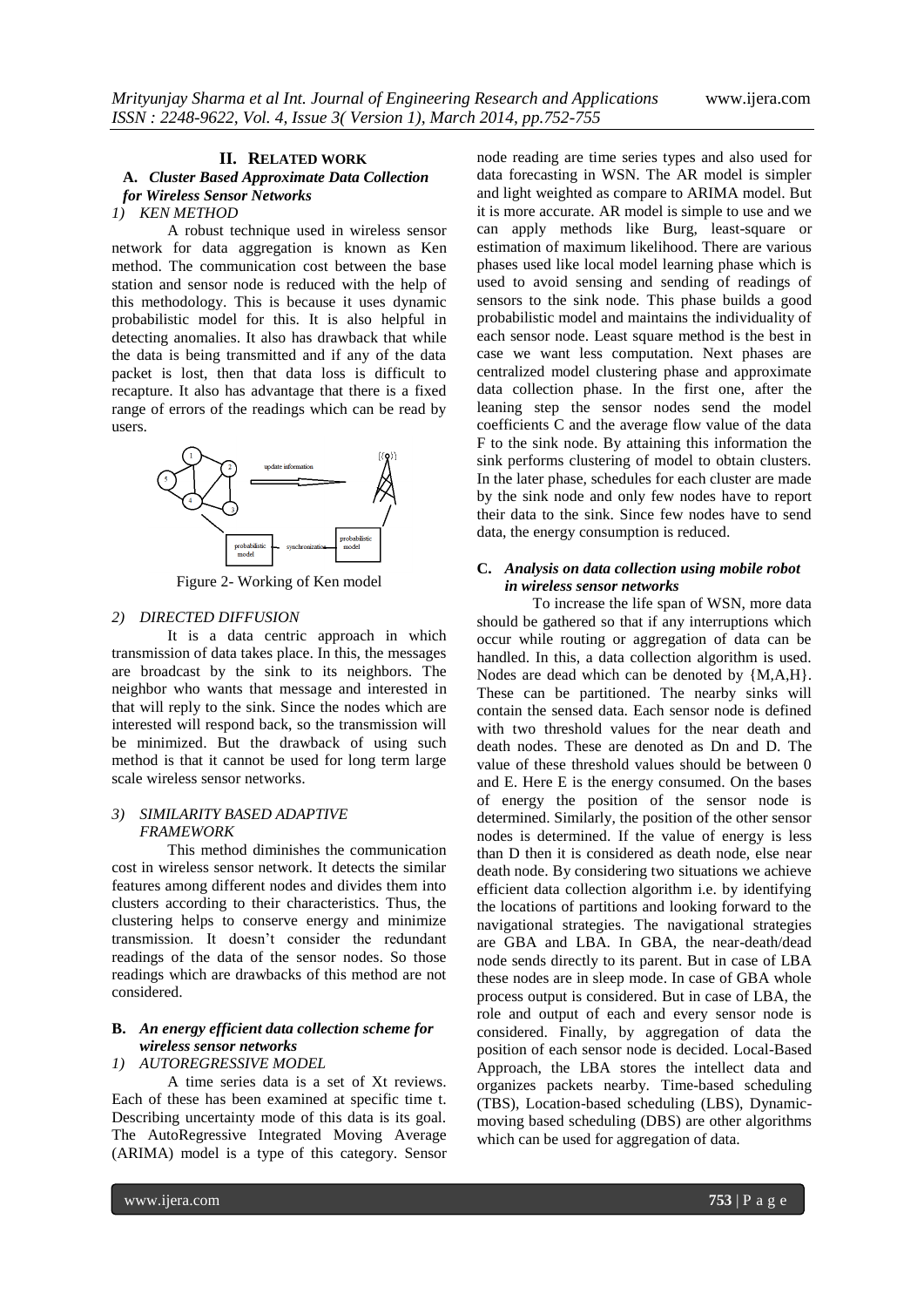#### **D.** *Data gathering and processing of large scale wireless sensor networks*

The limitation of wireless sensor network is energy consumption should be minimized even if a large number of sensor nodes have been deployed. Data is passed from one node to another by multi-hop routing. As a result it becomes difficult to reduce the cost of communication .Compressed Sensing (CS) is a collection of latest methods used for sampling. It helps to achieve accuracy in collection of data by the use of minimum measurements know as projections in compressed sensing literature. Reduction in global data traffic and minimizing the energy consumption

are the objectives of data compression. The wireless sensing in compressed form minimizes the latency in compressed form by a single hop network. Linear projections are being delivered which are the readings of sensors in analog synchronization, but it is not suitable for large scale sensor networks. Therefore, sampling is used in gathering of data. Ji et al. proposed a Bayesian compressed sensing (BCS) algorithm which deals with high dimensional data. Chou et al. proposed an adaptive com- pressed sensing (ACS) algorithm [20] to collect information from sensor networks in an energy efficiency manner.

| S. NO            | <b>TECHNIQUE</b>                                                                                           | <b>PROBABILISTIC</b><br><b>MODEL USED</b> | <b>ADVANTAGES</b>                                                                                                                         | <b>DISADVANTAGES</b>                                                                                                                       |
|------------------|------------------------------------------------------------------------------------------------------------|-------------------------------------------|-------------------------------------------------------------------------------------------------------------------------------------------|--------------------------------------------------------------------------------------------------------------------------------------------|
| 1.               | <b>A.</b> Cluster Based<br>Approximate<br>Data Collection<br>for Wireless<br><b>Sensor Networks</b>        | <b>CLUSTERING</b>                         | 1) Reduces<br>data redundancy<br>2) Saves<br>energy                                                                                       | 1) Data quality is<br>reduced because of<br>packet loss.<br>2) Huge data<br>collection leads to<br>excessive<br>communication<br>overhead. |
| 2.               | <i>B</i> .<br>An<br>energy<br>efficient<br>data<br>collection<br>scheme<br>for wireless sensor<br>networks | <b>REGRESSION</b>                         | 1) Keeps the data<br>quality.<br>2) Communication<br>overhead is<br>reduced.                                                              | Accuracy is reduced.                                                                                                                       |
| 3.               | C. Analysis on data<br>collection<br>using<br>mobile<br>robot<br>in<br>wireless<br>sensor<br>networks      | <b>NEURAL</b><br><b>NETWORKS</b>          | 1) Area of<br>localization<br>positions into<br>account for further<br>process of<br>collecting the data.                                 | 1) The deployment<br>set is projected to be<br>condensed more if<br>the area of the<br>localization stations<br>is measured.               |
| $\overline{4}$ . | D. Data gathering<br>and processing of<br>large<br>scale<br>wireless<br>sensor<br>networks                 | <b>BAYESIAN</b><br><b>NETWORKS</b>        | 1) It can deal with<br>abnormal sensor<br>readings gracefully.<br>2) Data<br>reconstruction is<br>sensitive<br>to<br>not<br>packet losses | Losing<br>main<br>information<br>will<br>cause<br>fatal errors to the<br>decoder                                                           |

#### **III. COMPARATIVE ANALYSIS**

#### **IV. CONCLUSION**

Thus, gathering of data through sensors in WSN. The main goal of this paper is minimizing the energy consumption in the sensor network by using various probabilistic models. A comparative analysis of some models is done which helps to reduce the consumption of energy in wireless sensor networks and the data is gathered by different methods in each and every probabilistic model.

### **References**

- [1] A. Ahmad, K. Latif, N. Javaidl, Z. Khan, and U. Qasim, "Density controlled divideand-rule scheme for energy efficient routing in wireless sensor networks," in *Electrical and Computer Engineering (CCECE), 2013 26th Annual IEEE Canadian Conference on*. IEEE, 2013, pp. 1–4.
- [2] X. Xing, D. Xie, and G.Wang, "Data gathering and processing for largescale wireless sensor networks," in *Mobile Ad-hoc*